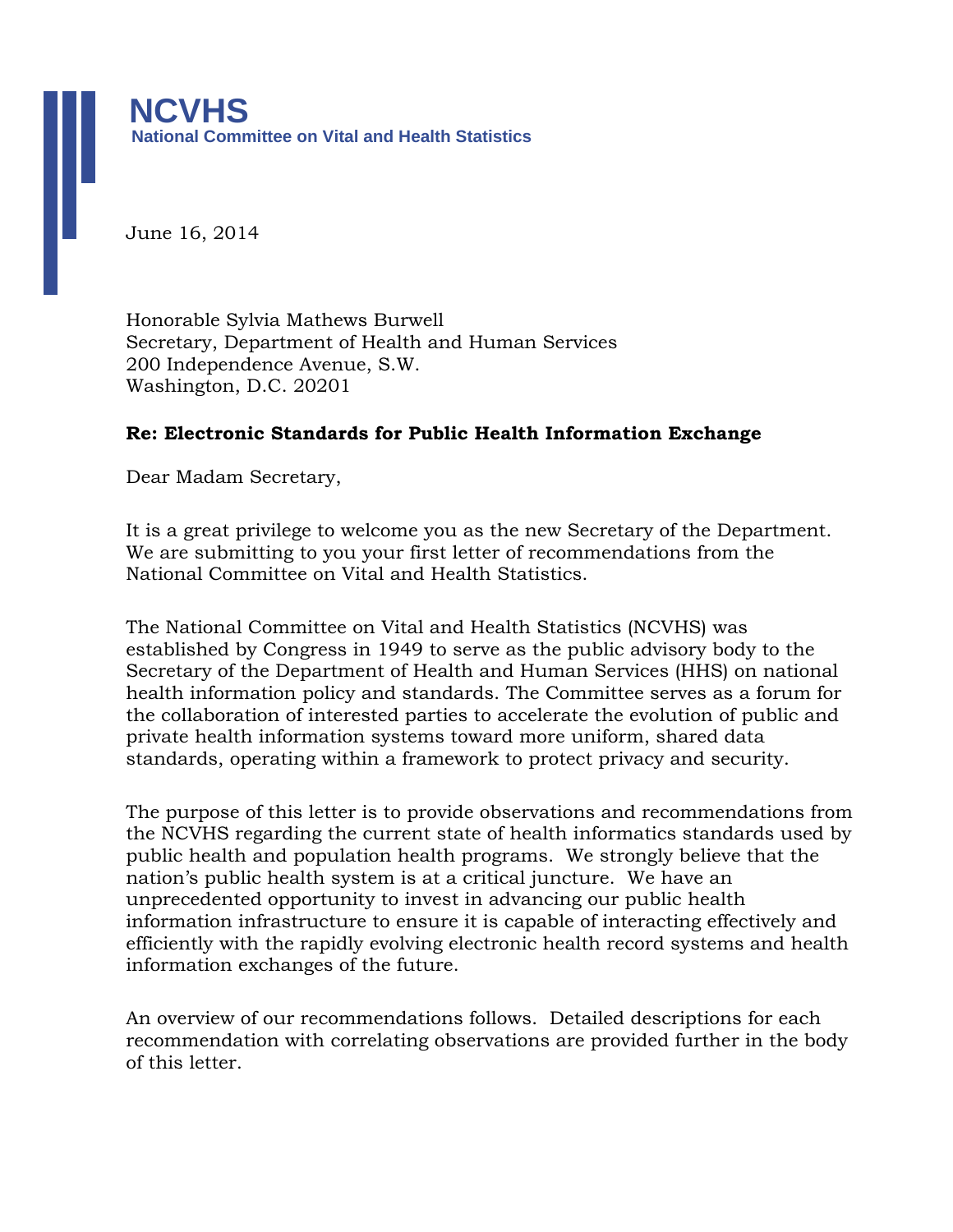- HHS should pursue the development and implementation of a new National Public Health Information Infrastructure Strategic Initiative to advance and bring to par public health information systems with rapidly evolving clinical information systems for better alignment and linkage.
- HHS should establish a Public Health Information Infrastructure Dedicated Fund that will serve as a sustainable funding source to enhance the information infrastructure needed to support all public health functions.
- HHS should work with the public health community to establish a National Public Health Informatics Standards Collaboration initiative to accelerate the adoption and implementation of standards in public health programs.
- HHS should leverage policy programs and initiatives, including the Affordable Care Act and the EHR Meaningful Use Incentives program to align incentives for public health reporting; stimulate vendor engagement in adopting and using public health data standards; and ensure public health data requirements are incorporated into clinical systems.
- HHS, in partnership with national public health collaboration organizations, public health informatics organizations, and public health professional associations should develop a new National Strategy for Public Health Informatics Capacity Building to increase the number of skilled workers in the public health workforce.

# **Background**

 $\overline{a}$ 

NCVHS is continuing its efforts to advance the convergence of electronic standards within and across the health care industry that meet multiple purposes and needs, including a wide variety of public health reporting and data exchange requirements.

In November of 2013, NCVHS convened a hearing to gather industry input on the state of health informatics standards used by public health and population health programs.<sup>1</sup> Representatives from public health data standards

<sup>&</sup>lt;sup>1</sup> By "informatics standards" we mean standards that define the message and document content and format, vocabulary and terminology, transport, and security used in the electronic exchange of information between public health and data suppliers (i.e., providers, health plans, others). By "*public health*" we mean the entire ecosystem or organized measures, infrastructure and resources to prevent disease, promote health and prolong life among the population as a whole. The term is primarily applied to the entire spectrum of public health agencies and programs (federal, state and local). By "*population health*" we mean the health outcomes of a group of individuals, including the distribution of such outcomes within the group. The term is primarily applied to the goal that private sector organizations share with public health.to achieve desired health outcomes.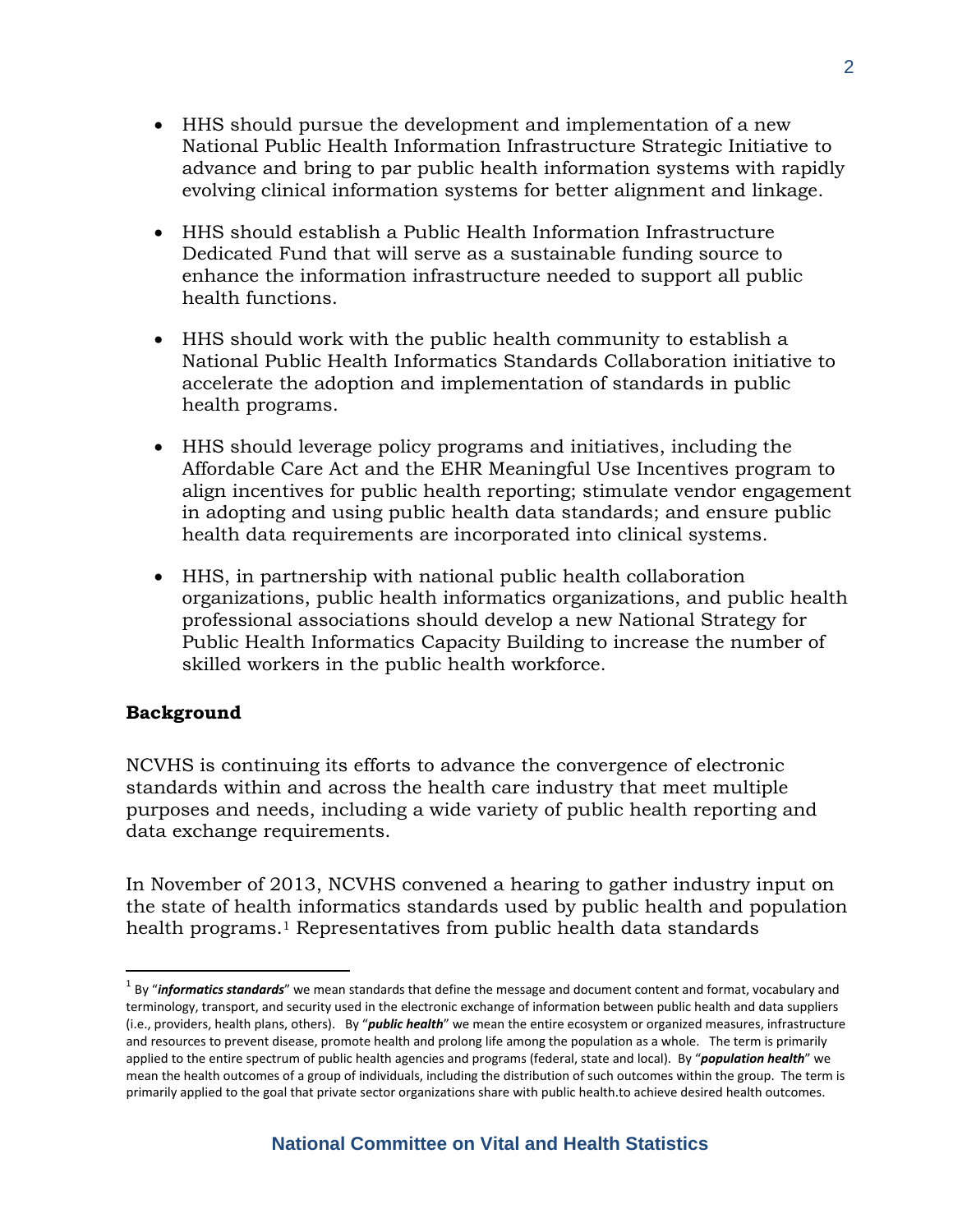organizations, public health agencies, standards developers and information system vendors provided an overview of the utilization of health informatics standards across public health functions and included details on the current status of development, adoption and implementation of public health electronic messaging and code set standards. Additionally, testifiers identified and discussed barriers and challenges, as well as incentives and drivers for adopting and using public health informatics standards from various perspectives.

During the hearing, testifiers noted that public health, as an integral component of health and health care, benefits significantly from the adoption and use of informatics standards. From a regulatory perspective, testifiers explained that there are already basic policies and regulations on standardization in place that cover parts of public health.

Public health informatics standards are developed, adopted and implemented in response to jurisdictional funding streams driven by specific programmatic business needs and drivers. These forces perpetuate the silo and uncoordinated effect in public health systems development and limit the ability to achieve general support for nationwide collaboration and coordination across public health programs in concert with standards development organizations. Standards adoption by autonomous jurisdictions depends on their ability and willingness to fund a transition to new or enhanced systems, their technical capacity to adopt the new system, and their understanding of the business purpose driving the use of standards. Also, minimal public health practitioner involvement and engagement in standards development activities represents one of the biggest implementation challenges. This limits their ability to specify and advocate a strong value proposition for widespread adoption and effective use of standards that are essential for data exchange to bring tangible benefits to them and their community partners. It is important to acknowledge here the role that philanthropy has played, and will continue to play in supporting communities point the way forward.

Important work has been done over the past 15 years to advance the development, testing, adoption and implementation of public health informatics standards. National informatics standards already exist and are well recognized, adopted and used in selected areas in public health such as immunizations, laboratory reporting, and vital registration at the state level. Acceleration in the development and use of public health informatics standards has occurred in the past four years with the rapid adoption of electronic health records (EHR) under the Meaningful Use program, and new requirements and increased expectations from health care providers to exchange health information electronically with public health agencies using nationally adopted standards.

#### **National Committee on Vital and Health Statistics**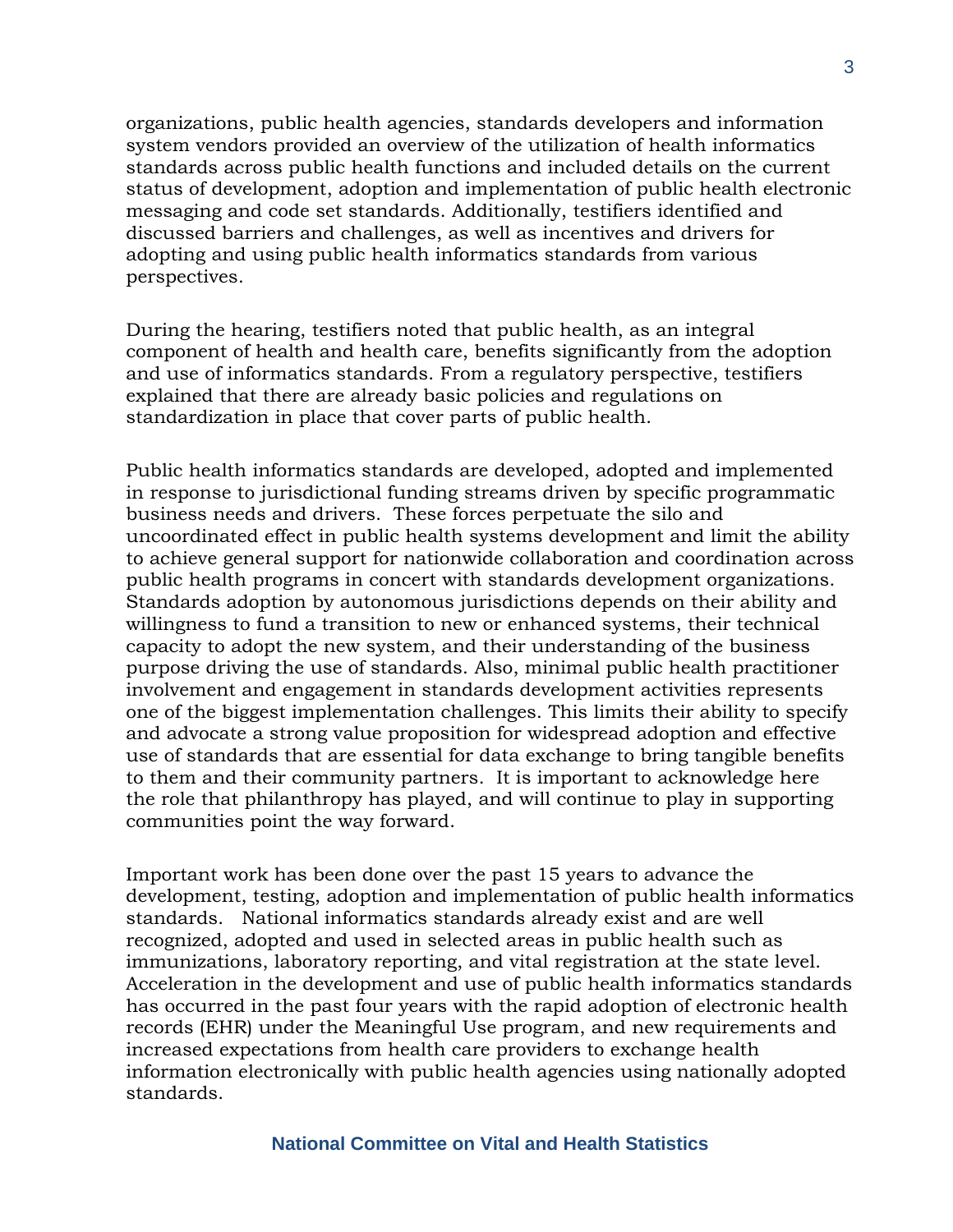However, much work around public health information systems capabilities and standards adoption and implementation still remains. A number of opportunity areas were identified during the hearing, where national informatics standards do not exist yet, or are under development, such as public health case reports (i.e., reportable conditions, adverse events), registry reporting, and environmental health.

Following are the key overarching themes of the hearing:

- The nationwide public health information infrastructure needs significant attention and sustained investment to keep it at par with the development and adoption of advanced electronic systems and standards in the rest of the health care industry.
- Replicating infrastructure and data analytic capabilities across all components of public health will require significant investments, and consideration should be given to identify and optimize common capabilities, pursue shared services and resources, and better leverage limited funding.
- Widespread adoption and implementation of standards throughout the complex, national public health information infrastructure is influenced by financial, political, and specifically, jurisdictional decision-making. There is a need to establish the appropriate incentives for the adoption and implementation of public health standards.
- The maturity and adoptability of standards and ability of public health agencies and communities to implement standards must be considered, before requiring their use.
- Public health currently has very limited participation in standards development organizations due to limited availability of dedicated and trained resources. Additional resources are needed to support public health programs' engagement in standards development activities and to promote adoption.
- There is a need for increased support, focus and engagement on public health informatics standards development, implementation and adoption at the Federal, state and local levels.

In this letter, the Committee will focus on these themes and make recommendations to advance much needed improvements in the nation's public health information infrastructure and to enhance the adoption and implementation of public health informatics standards. The overall goal is to improve electronic health information exchanges that support data collection and reporting to local, state and Federal public health programs, and the use of these data at local levels.

# **National Committee on Vital and Health Statistics**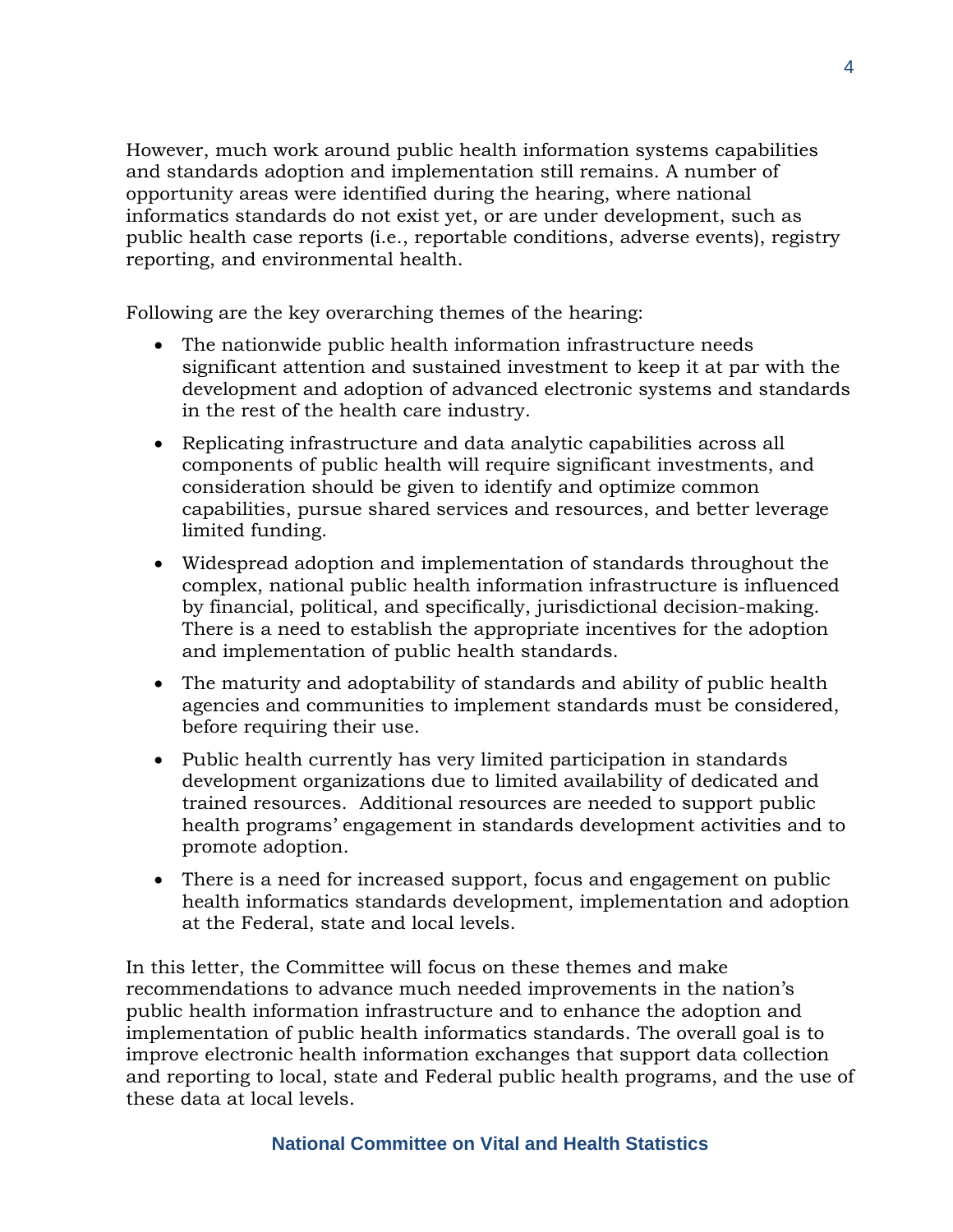### **Observations and Recommendations**

One of the most significant themes highlighted by testifiers was the absence of an overall strategy shared by the federal, state and local public health communities aimed at supporting and funding the advancement of the nation's public health information infrastructure.

*Recommendation 1: HHS should pursue the development and implementation of a new national Public Health Information Infrastructure Strategic Initiative to advance and bring to par public health information systems with rapidly evolving clinical information systems for better alignment and linkage, including strong support for the advancement of public health information policy, technology, informatics standards, workforce development and availability of other relevant resources.* 

*Recommendation 2: HHS should establish a Public Health Information Infrastructure Dedicated Fund to be jointly governed by CDC, and an organization representing the states and local public health practice communities. This fund would serve as a dedicated, sustainable funding source to enhance the information infrastructure needed to support all public health functions. The Public Health Information Infrastructure Dedicated Fund would:*

- *Fund specific new and improved information infrastructure capabilities for state and local public health agencies.*
- *Support the public health informatics, public health services and systems research communities in assessing current levels of standards adoption and identify where the barriers and gaps exists;*
- *Conduct analysis of public health program areas within which a clear value proposition for a standard may exist, but has not yet been acted upon by the community;*
- *Engage standards experts and make them available to public health programs to support establishing standards based on defined business needs;*
- *Provide cost-effective training both in informatics and in standards development to the public health practice community; and*
- *Support the collaborative development of an overall roadmap that lays out a path for how public health can transition*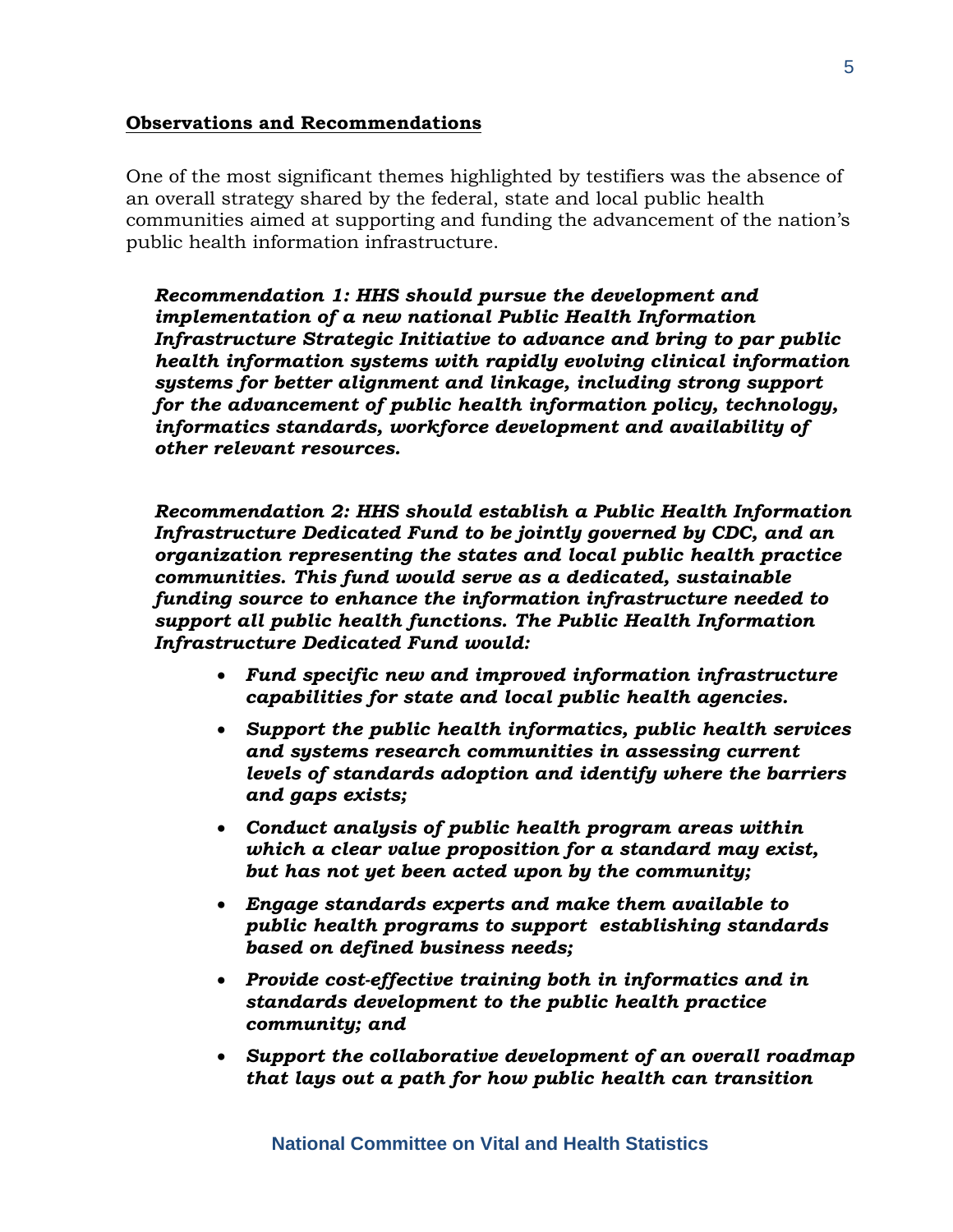*towards a modular, reusable, sharable services-based and standards-based design of information systems.* 

- o *Recommendation 2.1: HHS should also leverage this Public Health Information Infrastructure Dedicated Fund to provide sustained funding for:*
	- *Continuous quality improvement to support public health information systems;*
	- *Promoting, developing and sustaining public health information management skills, thus increasing work force capacity; and*
	- *Standards development and adoption with a broad engagement strategy and collaboration that includes state and local public health.*

To date, much of the focus on public health information exchanges has been on a unidirectional approach with public health as the receiver. There are increasing expectations and demands for establishing bi-directional communications among public health, providers and others. More actionable, real-time electronic information from public health will help providers deliver better care to individuals at the point of care. Standards and technology serve as the vehicle to realize this enhanced data flow and achieve public health interoperability with clinical information systems. All stakeholders need to continue emphasizing, refining and building the business case for public health data standards to improve communication between public health programs and their host of associated data partners.

*Recommendation 3: HHS should work with the public health community, represented by national public health and professional associations, to establish a National Public Health Informatics Standards Collaboration initiative to accelerate the adoption and implementation of standards in public health programs. At the State and local levels, the initiative needs to be part of a broader prioritization with public health serving in a leadership role. The role and responsibilities of this entity will be to:* 

- o *Work towards the harmonization and appropriate linkages of demographics in public health databases*
- o *Establish pilot programs that clearly document and demonstrate the importance of bi-directional information exchanges between public health and clinical care*
- o *Support a core group of public health professionals to actively participate in standards development*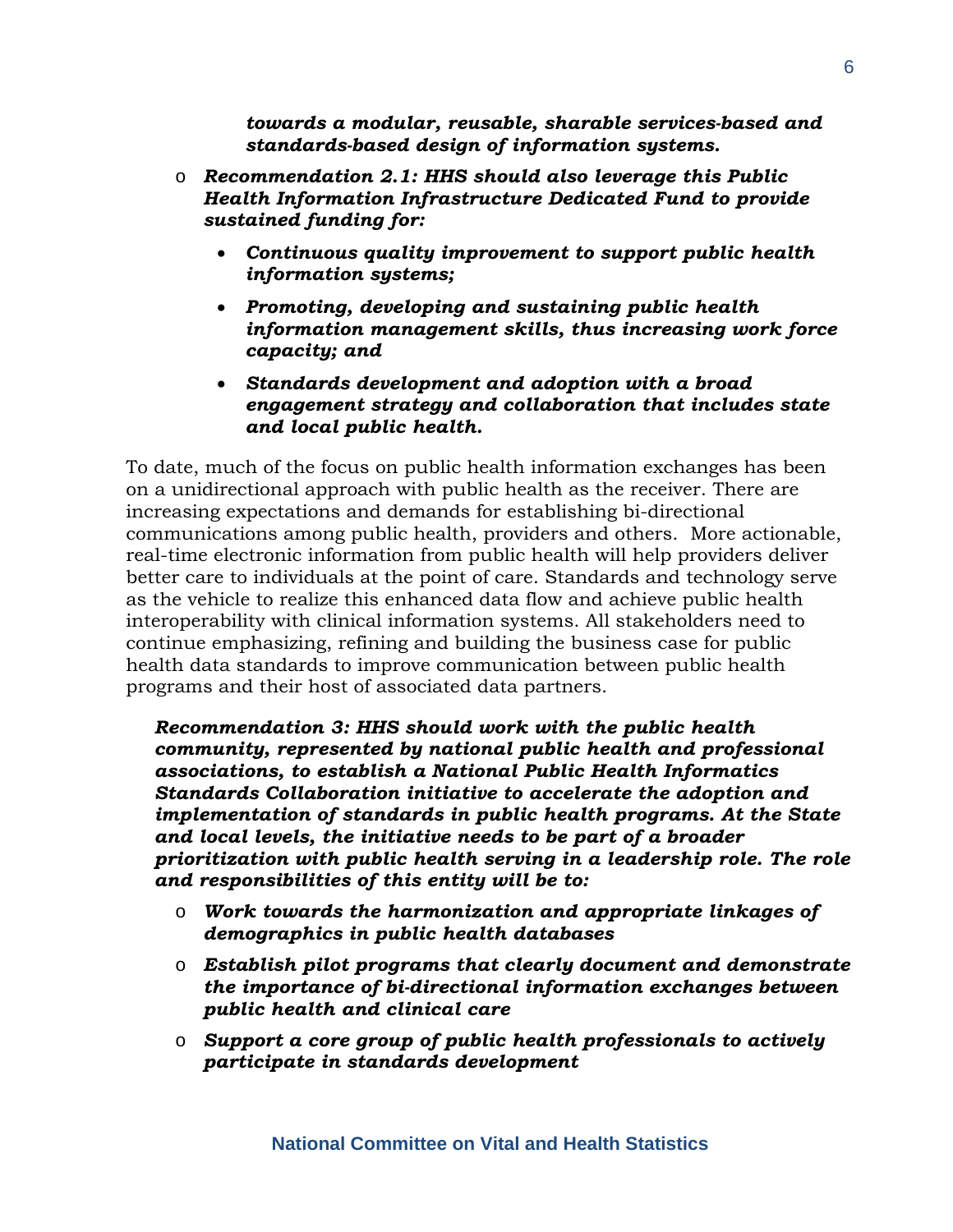- o *Expand the efforts to bring public health, population health, community health and clinical care closer*
- o *Create opportunities for advancing population health management tools and resources*
- <sup>o</sup> *Make the case for a standards based approach for public health case reporting*

Incentives are needed to foster collaboration between the public and private sectors. The human factor is one of the main barriers to public health data standardization due to the limited number of trained resources in the public health workforce with the technical expertise needed to support public health standards initiatives and standards development work. Much of the work is accomplished through reliance on admirable volunteer efforts; however, this is not a sustainable model. Adoption of public health data standards is dependent on the ability to engage resources with the technical capacity and business purpose drivers. There are also competing priorities for the limited skilled workforce members. An omni-directional data partnership among public health and its health care and other community partners is a business relationship that will require new financial commitment, one needed to support and modernize the information infrastructure of public health.

## *Recommendation 4: HHS should leverage several different policy programs and initiatives, including the Affordable Care Act and the EHR Meaningful Use Incentives program to:*

- o *Align incentives for key components of public health reporting to foster collaboration between the public and private sector; to stimulate vendor engagement in adopting and using public health data standards; and to ensure public health data requirements are incorporated into clinical systems*
- o *Develop a new component of the value proposition for the Public Health Agenda that includes identification of use cases and the benefits and significance of adopting and using public health informatics standards.*

*Recommendation 5: HHS, in partnership with national public health collaboration organizations, public health informatics organizations, and public health professional associations should develop a new National Strategy for Public Health Informatics Capacity Building to increase the number of skilled workers in the public health workforce needed to address the new and emerging advances in health information technology, electronic standards and information infrastructure.*